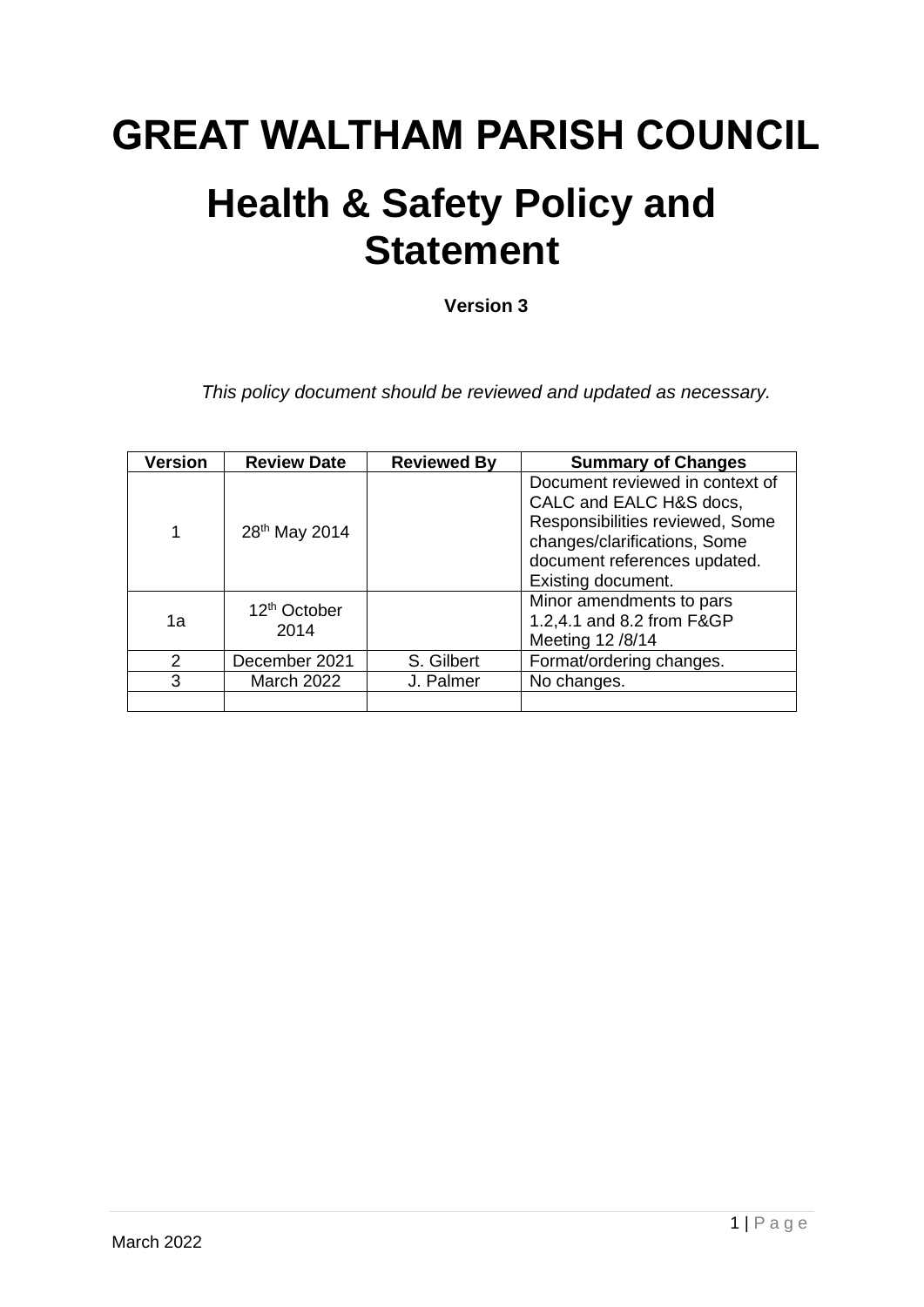## **Health and Safety Policy Statement**

Health and Safety at Work etc. Act 1974

### This is the Health and Safety Policy Statement of

### **Great Waltham Parish Council**

Great Waltham Parish Council recognises and accepts its responsibility to ensure, so far as is reasonably practicable, the health and safety of all its employees, contractors, visitors and those members of the public who may be affected by The Parish Council's activities.

It is The Parish Council's aim to promote, set and maintain the highest standards for health, safety and welfare matters. This will be achieved by:

- providing adequate control of the health and safety risks arising from the work activities;
- consulting with employees on matters affecting health and safety;
- providing and maintaining safe equipment;
- ensuring safe handling and use of substances;
- providing information, instruction and supervision for employees:
- ensuring all employees are competent to do their tasks;
- preventing accidents and cases of work-related ill health;
- maintaining safe and healthy working conditions; and
- reviewing and revising this policy as necessary at regular intervals.

The Parish Council will endeavour to eliminate any hazards which may result in personal injury, illness, fire, security losses, property damage or harm to the environment.

The arrangements for implementing this policy and the particular duties of persons for safety matters are specified within the policy.

The policy will be revised in the light of changes in circumstances of Parish Council business or amendments in the law. The effectiveness of this policy will be periodically reviewed and updated.

Signed……………………….. Chair to Great Waltham Parish Council

Date: Date: Next Review Date: 2014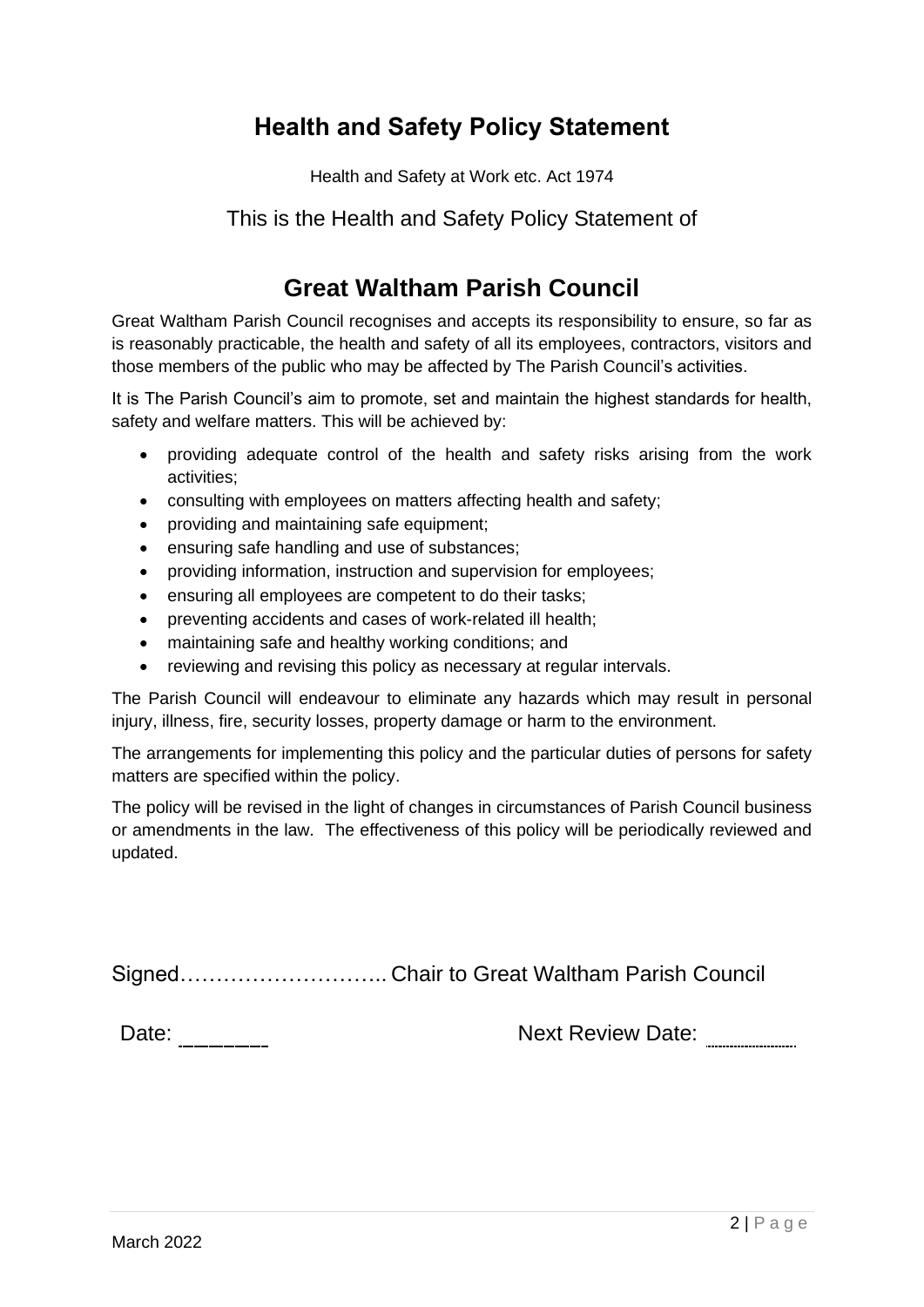#### **Contents**

|    | Health and Safety Policy Statement  Theory is a meta-             |        |            |                             | $\mathbf{r}$ .       |           |           | 2  |
|----|-------------------------------------------------------------------|--------|------------|-----------------------------|----------------------|-----------|-----------|----|
| 1. | Responsibilities                                                  |        | $\sim 100$ |                             |                      |           |           | 4  |
|    | 2. Health & Safety Risks Arising From Council Work Activities     |        |            |                             |                      |           |           | 4  |
|    | 3. Consultation with Employees                                    |        |            | $\sim 100$                  | $\ddot{\phantom{a}}$ |           |           | 5  |
|    |                                                                   |        |            | $\sim 100$                  | $\sim 100$           | $\ddotsc$ |           | 5  |
|    | 5. Safe Handling & Use of Substances                              |        |            | $\mathbf{r}$ , $\mathbf{r}$ |                      |           |           | 7  |
| 6. | Information, Instruction & Supervision                            |        |            |                             | $\ddotsc$            | $\ddotsc$ |           | 8  |
|    | 7. Competency for Tasks and Training                              |        |            | $\mathcal{L}_{\mathcal{A}}$ |                      |           |           | 9  |
|    | 8. Accidents, First Aid & Work-Related III Health                 |        |            |                             |                      |           |           | 9  |
|    | 9. Emergency Procedures - Fire & Evacuation from Parish Buildings |        |            |                             |                      |           |           | 11 |
|    | 10. Workplace                                                     |        |            |                             |                      |           |           | 11 |
|    | 11. Personal Protective Equipment (PPE)                           |        |            | $\sim 100$                  | $\mathbf{u}$         |           |           | 13 |
|    | 12. Areas of Risk<br>$\mathbf{r}$ .                               |        |            |                             |                      |           |           | 14 |
|    | 13. Monitoring & Reviewing                                        | $\sim$ | $\sim$     | $\cdot$ .                   | <b>ARCHITECT</b>     | $\cdot$ . | $\cdot$ . | 14 |

Page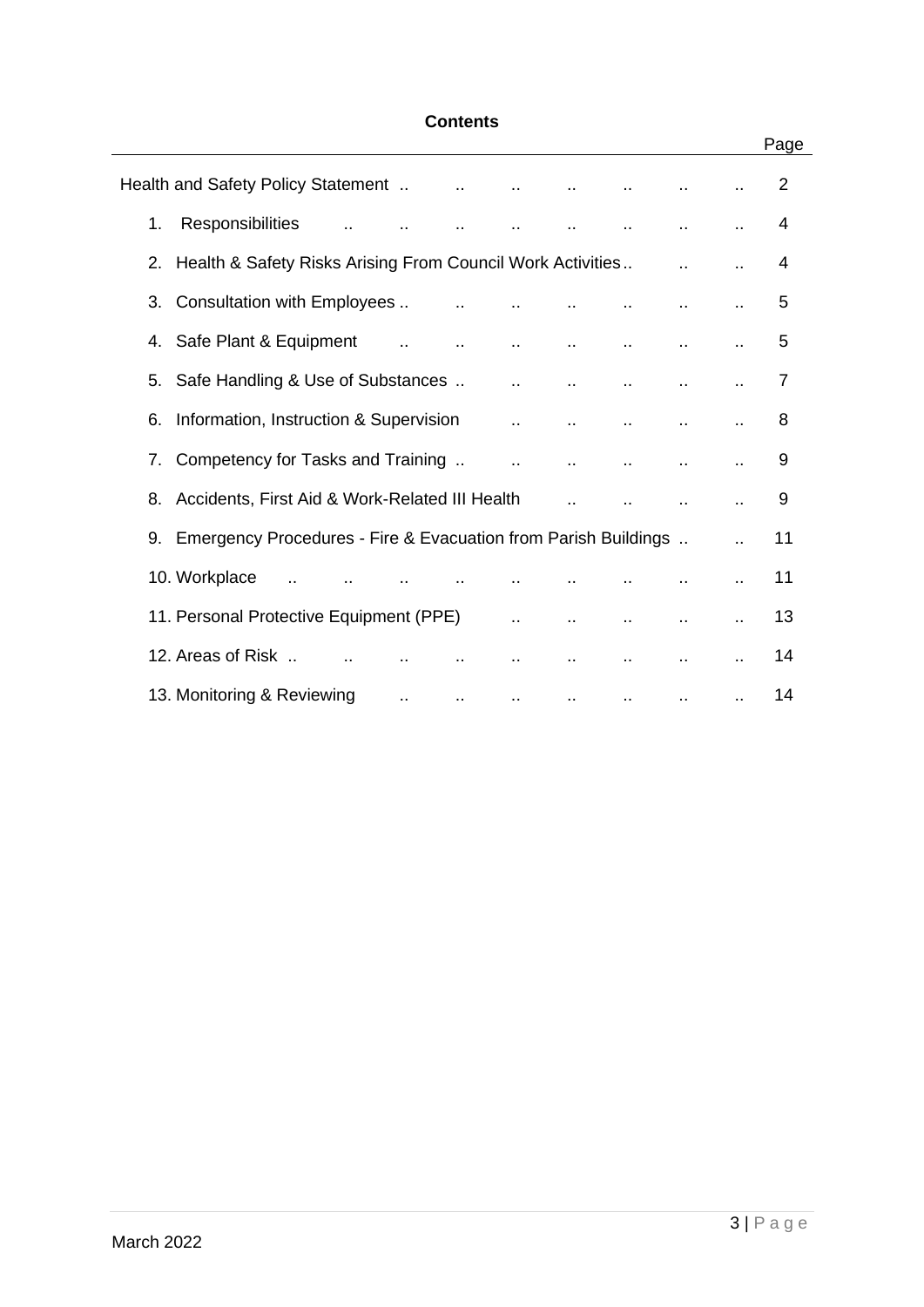#### **1. Responsibilities**

The responsibility for health and safety rests with everyone, from Councillors through to each individual member of The Parish Council staff. This section sets out the responsibilities under this policy.

- 1.1. The Parish Council, as a corporate body, has overall and final responsibility for health and safety on Council property and for Council external work activities. Specific responsibilities may be delegated as described in the policy.
- 1.2. The Parish Council is responsible for ensuring that all activities under its control are carried out in accordance with The Parish Council's health and safety policy, standards and safe working procedures; and in compliance with statutory provisions. The day to day administration of the Health and Safety Policy is delegated to The Clerk to The Parish Council and apply to all Parish Council activities undertaken by employees, contractors or councillors.
- 1.3. The Finance and General Purposes Committee has the delegated responsibility to ensure that the health and safety policy and standards are maintained and improved.
- 1.4. Employees have legal duties under the Health and Safety at Work etc. Act 1974. In particular, they must:
	- co-operate with The Parish Council on health and safety matters
	- take reasonable care for their own health and safety and that of others who may be affected by their acts or omissions at work
	- co-operate, so far as is necessary, to enable any duty or requirement imposed on The Parish Council by or under any of the relevant statutory provisions, to be performed or complied with
	- not intentionally or recklessly interfere with or misuse anything provided in the interest of health, safety or welfare in pursuance of any of the relevant statutory provisions

Failure to comply with these requirements may lead to both disciplinary action being taken by The Parish Council and prosecution by the Health & Safety Executive (HSE)/Local Authority.

#### **2. Health & Safety Risks Arising From Council Work Activities**

Under the Management of Health and Safety at Work Regulations 1999, The Parish Council has a duty to assess risks to the health and safety of anyone who may be affected by their work activities. It is The Parish Council's policy to ensure that no-one is put at risk from any activities under its control.

- 2.1. The Finance and General Purposes Committee will ensure that risk assessments are undertaken as identified by The Clerk and The Chair of The Parish Council. A competent person may be appointed by the Finance and General Purposes Committee to perform the detailed risk assessment.
- 2.2. The findings of the risk assessments will be reported to The Parish Council and all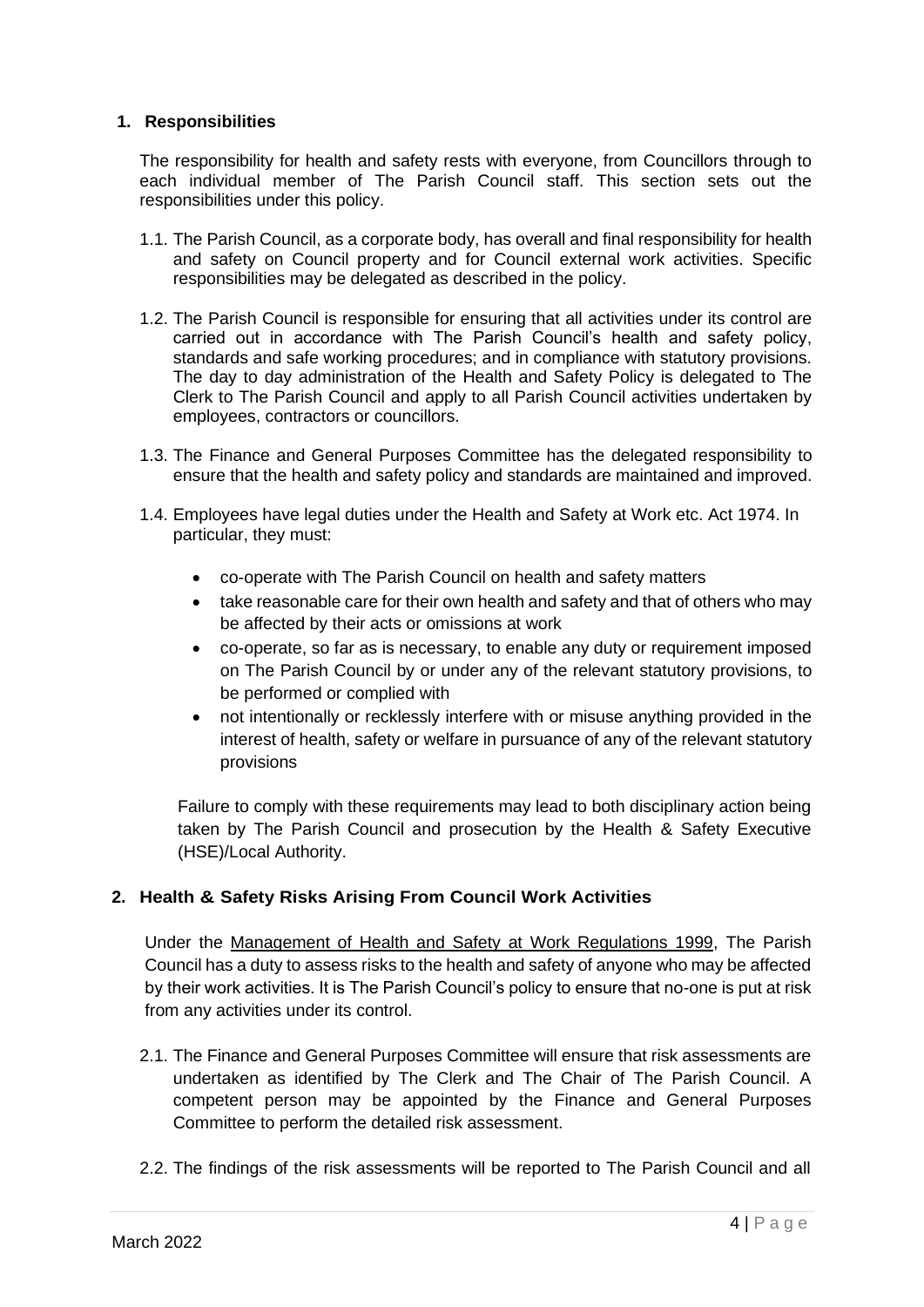relevant members of staff and Councillors.

- 2.3. Action required to remove / control risks will be approved by The Parish Council
- 2.4. The Parish Council, as a corporate body, is responsible for ensuring the action required is implemented and The Clerk to The Parish Council will monitor and report to The Parish Council on the progress/success of implementation of the required actions.
- 2.5. The Finance and General Purposes Committee will check that the implemented actions have removed the hazards or reduced the risks to an acceptable level.
- 2.6. Risk assessments will be reviewed annually or when work activity changes, whichever is sooner, by the Finance and General Purposes Committee.

#### **3. Consultation with Employees**

Under the Health and Safety (Consultation with Employees) Regulations 1996 The Parish Council has a duty to consult employees either directly or through elected representatives on matters relating to health and safety.

3.1. There is no elected Employee Representative and employees will be consulted directly.

#### **4. Safe Plant & Equipment**

Under the Provision and Use of Work Equipment Regulations 1998, The Pressure Systems Safety Regulations 2000 and the Lifting Operations and Lifting Equipment Regulations 1998, The Parish Council has a duty to ensure that all plant and equipment that requires maintenance (including statutory testing) is identified and that the maintenance work is undertaken.

- 4.1. The Clerk to The Parish Council will be responsible for rectifying safety issues for all equipment or plant brought to his attention (e.g. portable electrical appliances, vehicles, etc.).
- 4.2. The Parish Council will be responsible for ensuring that effective maintenance procedures, as advised by The Clerk to The Parish Council, are drawn up.
- 4.3. The Parish Council, as a corporate body, is responsible for ensuring that all identified maintenance is implemented and The Clerk to The Parish Council will monitor and report to The Parish Council on the progress/success of implementation of the required actions.
- 4.4. The Parish Council will ensure that regular testing, inspection and maintenance of lifts, hoists, cranes, pressure systems, boilers and other lifting equipment and pressure systems, including emergency repair work, will be undertaken using safe methods.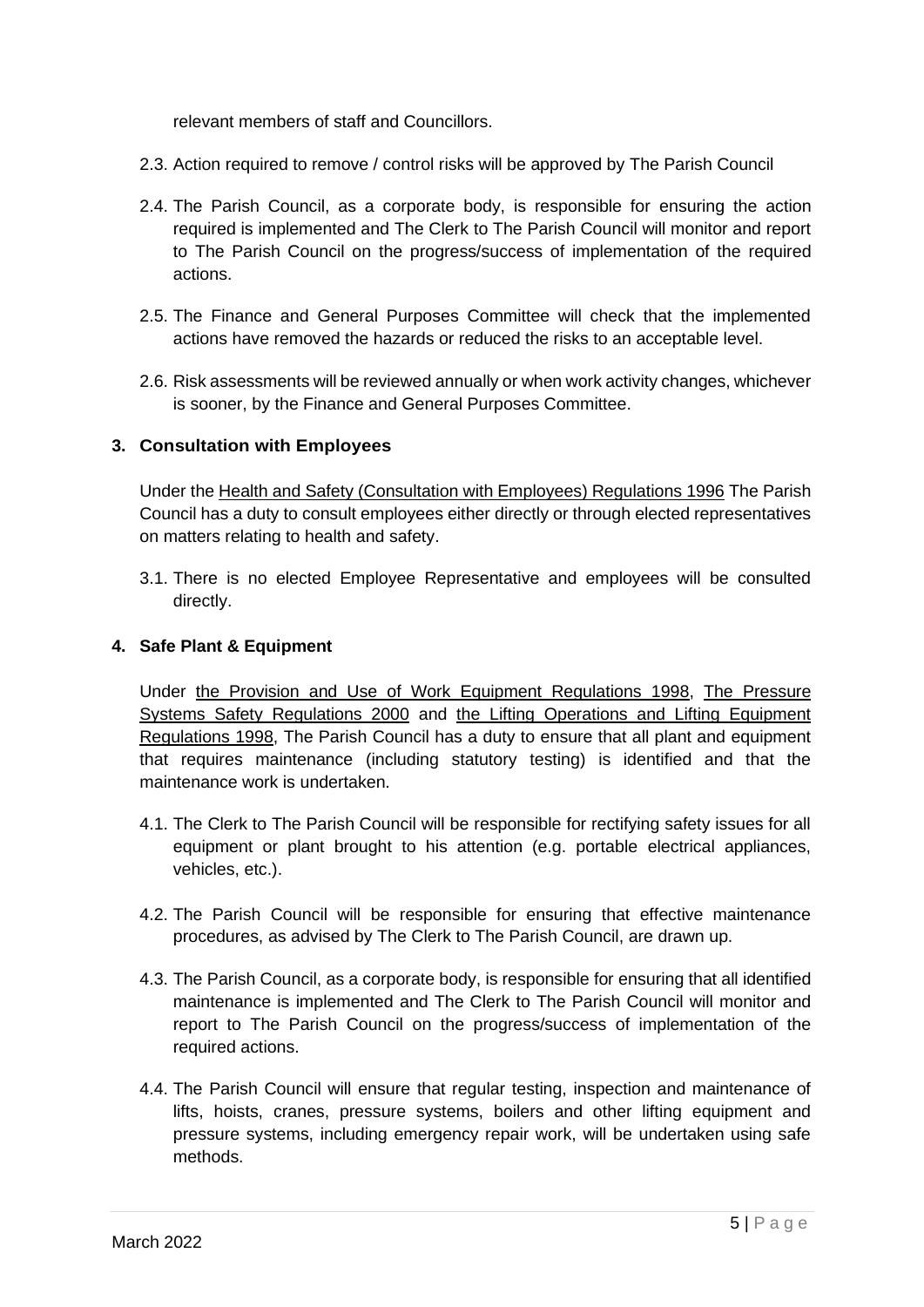- 4.5. All new equipment must meet health and safety standards. The Clerk to The Parish Council will check and advise The Parish Council before it is purchased or hired.
- 4.6. Employees may not use equipment unless they have been trained and authorised to do so.
- 4.7. Machinery and equipment must always be checked by the operator before use anything in a dangerous condition must not be used. Any equipment believed to be faulty, worn or hazardous must not be operated. The guards must always be in place and checked before use.
- 4.8. Any problems found with plant or equipment should be reported to The Clerk to The Parish Council.
- 4.9. All machinery and equipment must be stopped before making an adjustment, undertaking maintenance or lubrication - especially if it is necessary to remove guards for these tasks. All equipment must be isolated before clearing blockages, cleaning or maintenance.
- 4.10.Trailers and trailed equipment must be properly connected to the vehicle and, where applicable, any trailers should be independently braked. It is essential for the operator to ensure that the brake lines are connected properly and that they are in good working order.

#### **Electrics**

- 4.11.Fixed electrical installations will be tested for electrical safety at appropriate intervals by a contractor.
- 4.12.Portable electric appliances will be regularly tested for electrical safety (PAT Testing) by a contractor or inspected by a trained member of staff. The condition of electrical equipment must be checked before each and every use.
- 4.13.Electrical pressure wash equipment must not be used unless protected by a 30mA Residual Current Device (RCD).
- 4.14.To minimise the risk of an electrical fire:
	- Trailing leads must be kept to a minimum. Any cables showing damage to the outer insulation should be replaced. Repairs using adhesive tape are not acceptable.
	- Sockets must not be overloaded and should all be switched off when not in use. except for those which it is essential to keep switched on.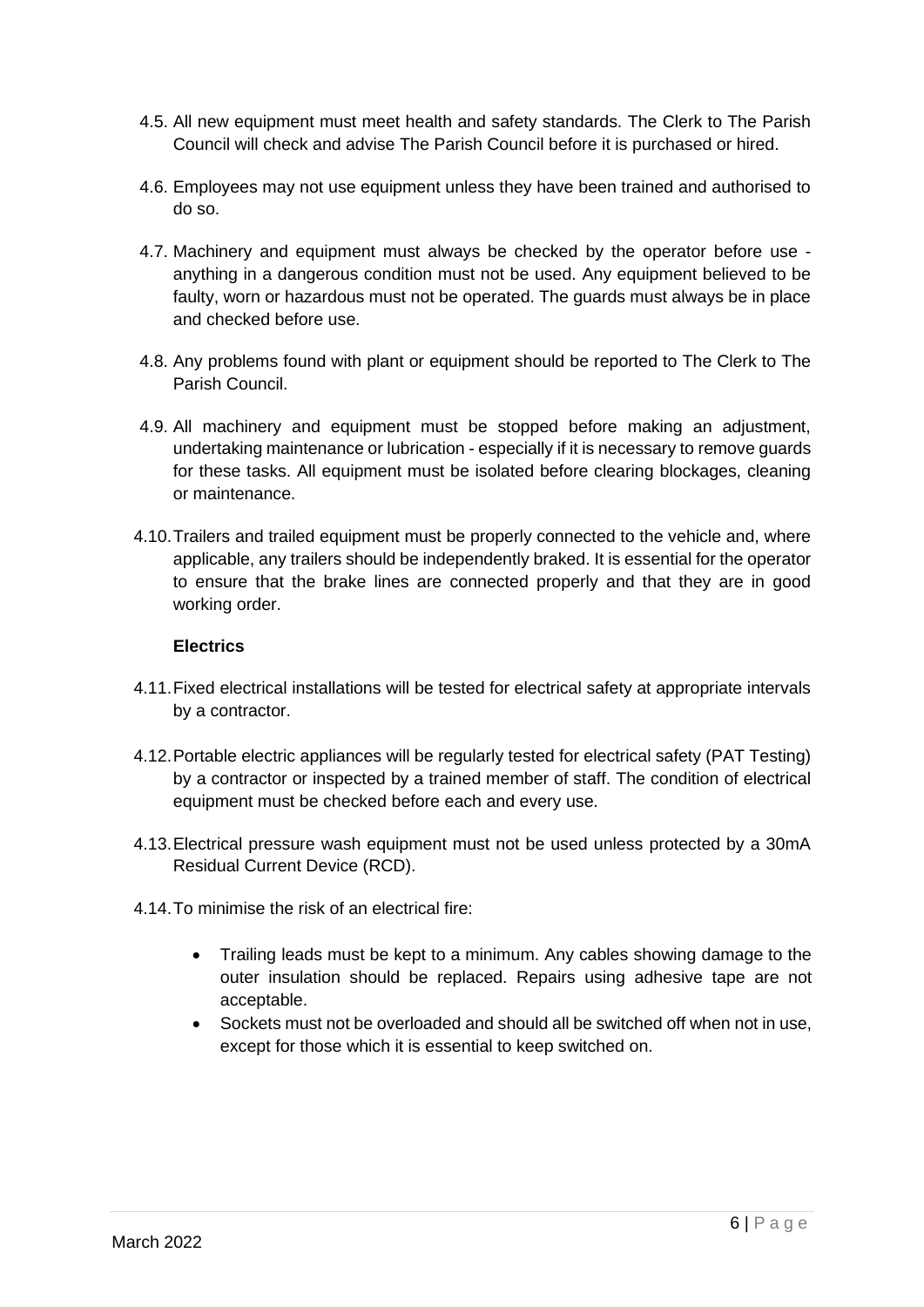#### **Statutory Inspections**

The following require specific statutory checks and maintenance:

| Area to be checked                                                              | Person / Contractor responsible<br>for check                         | <b>Interval</b>                                                 |  |  |  |
|---------------------------------------------------------------------------------|----------------------------------------------------------------------|-----------------------------------------------------------------|--|--|--|
| <b>Fixed Electrical Installations</b>                                           | <b>Competent Electrical Contractor</b>                               | 5 years or as specified by<br>contractor                        |  |  |  |
| Portable or Transportable<br><b>Electrical Appliances</b>                       | <b>Competent Electrical Contractor</b><br>or trained member of staff | 12 months or as specified. Staff<br>must also check before use. |  |  |  |
| <b>Standby Electrical Generators</b>                                            | <b>Competent Person</b>                                              | 12 months or as specified                                       |  |  |  |
| Portable ladders, Step<br>ladders etc.                                          | <b>Competent Person</b>                                              | 12 months. Staff must also<br>check before every use.           |  |  |  |
| Play Equipment on<br><b>Recreation Grounds</b>                                  | <b>Competent Person</b>                                              | Weekly or as recommended by<br>manufacturer                     |  |  |  |
| Parish Assets - changing<br>room, bus shelters, seats,<br>storage container etc | <b>Competent Person</b>                                              | 12 months                                                       |  |  |  |
| <b>Fire Extinguishers</b>                                                       | Contractor                                                           | 12 months                                                       |  |  |  |
| <b>Mowers</b>                                                                   | <b>Competent Person</b>                                              | 12 months                                                       |  |  |  |
| <b>Strimmer</b>                                                                 | <b>Competent Person</b>                                              | 12 months                                                       |  |  |  |
| Electrical Items to be PA.T<br><b>Tested</b>                                    | Person/Contractor responsible for<br>check                           | Interval                                                        |  |  |  |
| PA System                                                                       | <b>Competent Electrical Contractor</b>                               | 12 months                                                       |  |  |  |
| <b>Clerks Computer</b>                                                          | <b>Competent Electrical Contractor</b>                               | 12 months                                                       |  |  |  |
| <b>Printers</b>                                                                 | <b>Competent Electrical Contractor</b>                               | 12 months                                                       |  |  |  |
| lamps                                                                           | <b>Competent Electrical Contractor</b>                               | 12 months                                                       |  |  |  |
| <b>Heaters</b>                                                                  | <b>Competent Electrical Contractor</b>                               | 12 months                                                       |  |  |  |
| Kettle                                                                          | <b>Competent Electrical Contractor</b>                               | 12 months                                                       |  |  |  |
| Hoover                                                                          | <b>Competent Electrical Contractor</b>                               | 12 months                                                       |  |  |  |
| <b>Public Computer</b>                                                          | <b>Competent Electrical Contractor</b>                               | 12 months                                                       |  |  |  |
| Projector                                                                       | <b>Competent Electrical Contractor</b>                               | 12 months                                                       |  |  |  |
| SID Charger                                                                     | <b>Competent Electrical Contractor</b>                               | 12 months                                                       |  |  |  |

Safety information, operators' manuals, data sheets and records / registers are retained in the Parish Office.

#### **5. Safe Handling & Use of Substance**

Under the Control of Substances Hazardous to Health Regulations (COSHH) 2002 and as amended 2004, The Parish Council has a duty to assess the risks from both hazardous substances that are used (e.g. chemicals, solvents, paints, oil, etc.) and hazardous substances generated from work activities (e.g. dust, fume, vapour, etc.).

- 5.1. The Clerk to The Parish Council will be responsible for identifying all substances that need a COSHH assessment.
- 5.2. The Finance and General Purposes Committee will ensure that COSHH assessments are undertaken, monitored and reviewed, as identified by The Clerk to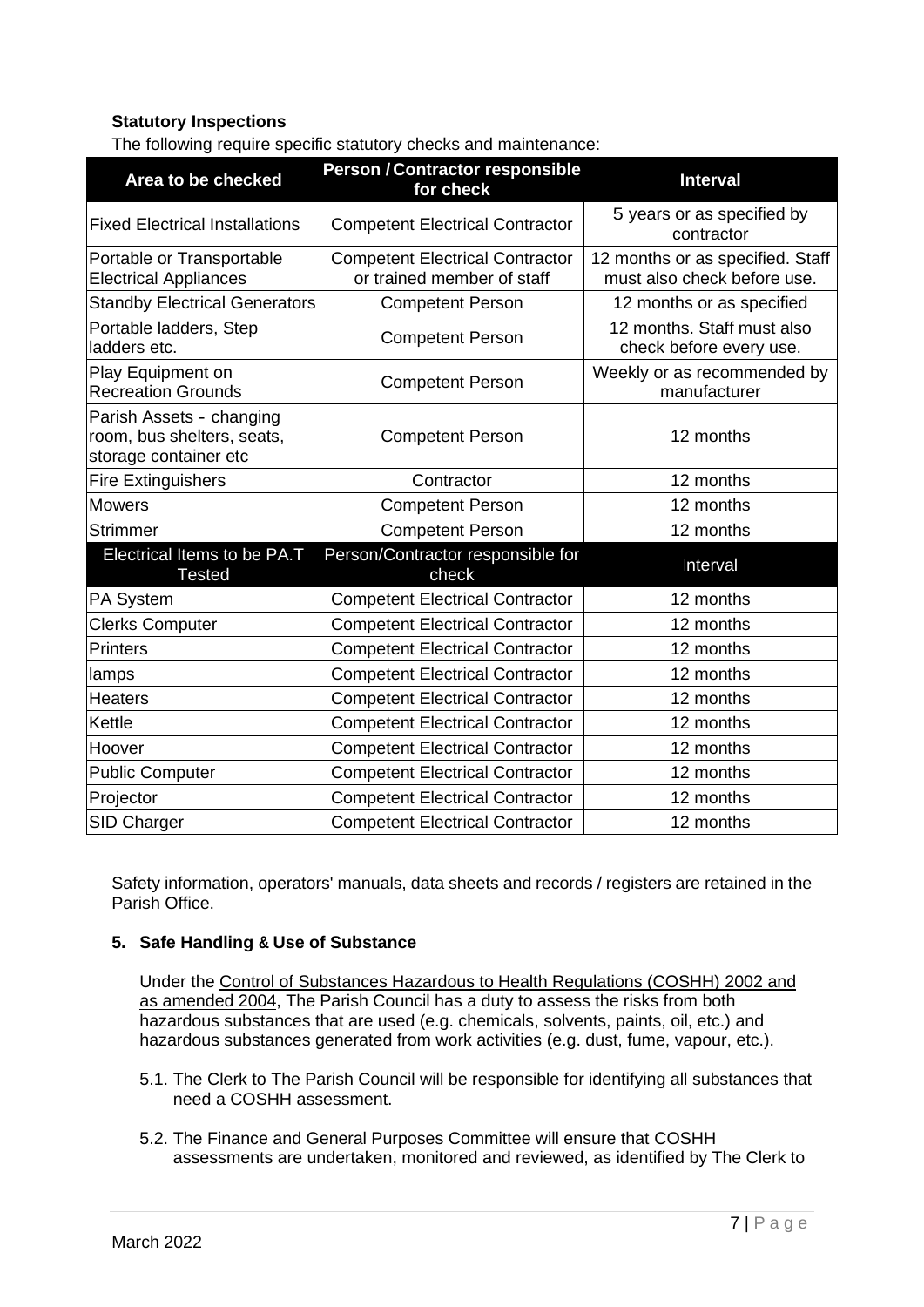The Parish Council. A competent person may be appointed by the Finance and General Purposes Committee to perform the detailed assessment.

- 5.3. Great Waltham Parish Council, as a corporate body, is responsible for ensuring the action required is implemented and the Clerk to The Parish Council will monitor and report to The Parish Council on the progress/success of implementation of the required actions.
- 5.4. Assessments will be reviewed annually or when the work activity changes, whichever is sooner, by the Finance and General Purposes Committee.

#### **6. Information, Instruction & Supervision**

The Health and Safety (Information for Employees) Regulations 1989 and as amended in 2009 require The Parish Council to display a poster telling employees what they need to know about health and safety.

- 6.1. A copy of the HSE's Health and Safety Law poster is displayed in the Parish Office
- 6.2. Health and safety advice is available from the Parish Office
- 6.3. Supervision of trainees will be arranged, undertaken and monitored by The Clerk to The Parish Council

#### **Third Parties**

- 6.4. The Parish Council also has a responsibility to all contractors, visitors and members of the public and undertakes to provide a safe working area to the extent that is within its control and to highlight any special hazards which are unlikely to be immediately apparent to the person concerned. The person arranging contractors work or inviting visitors onto the site is responsible for ensuring that the information is provided.
- 6.5. Visitors and contractors are also responsible for the health and safety of anyone who may be affected by their operations, including Parish Council staff. They are also responsible for ensuring that equipment supplied by them is properly maintained, guarded, operated by trained workers and does not present a hazard.
- 6.6. Unauthorised persons MUST be excluded from work areas using barriers and/or appropriate signage where necessary. Each case should be judged on its merits at the time. If in doubt consult The Clerk to The Parish Council. Vehicles must always be driven very carefully around the workplace, as there is always the possibility of pedestrians or animals being present.
- 6.7. The law requires The Parish Council to take extra precautions to protect children from its work activities.
	- Parents or guardians are responsible for children aged less than 16 years. Unaccompanied children on work areas or on the training grounds should be reported to The Clerk to The Parish Council, their parent or guardian contacted and arrangements made for their return to care or removal from site.
	- Children are only allowed in The Parish Council offices if they are adequately supervised and with permission.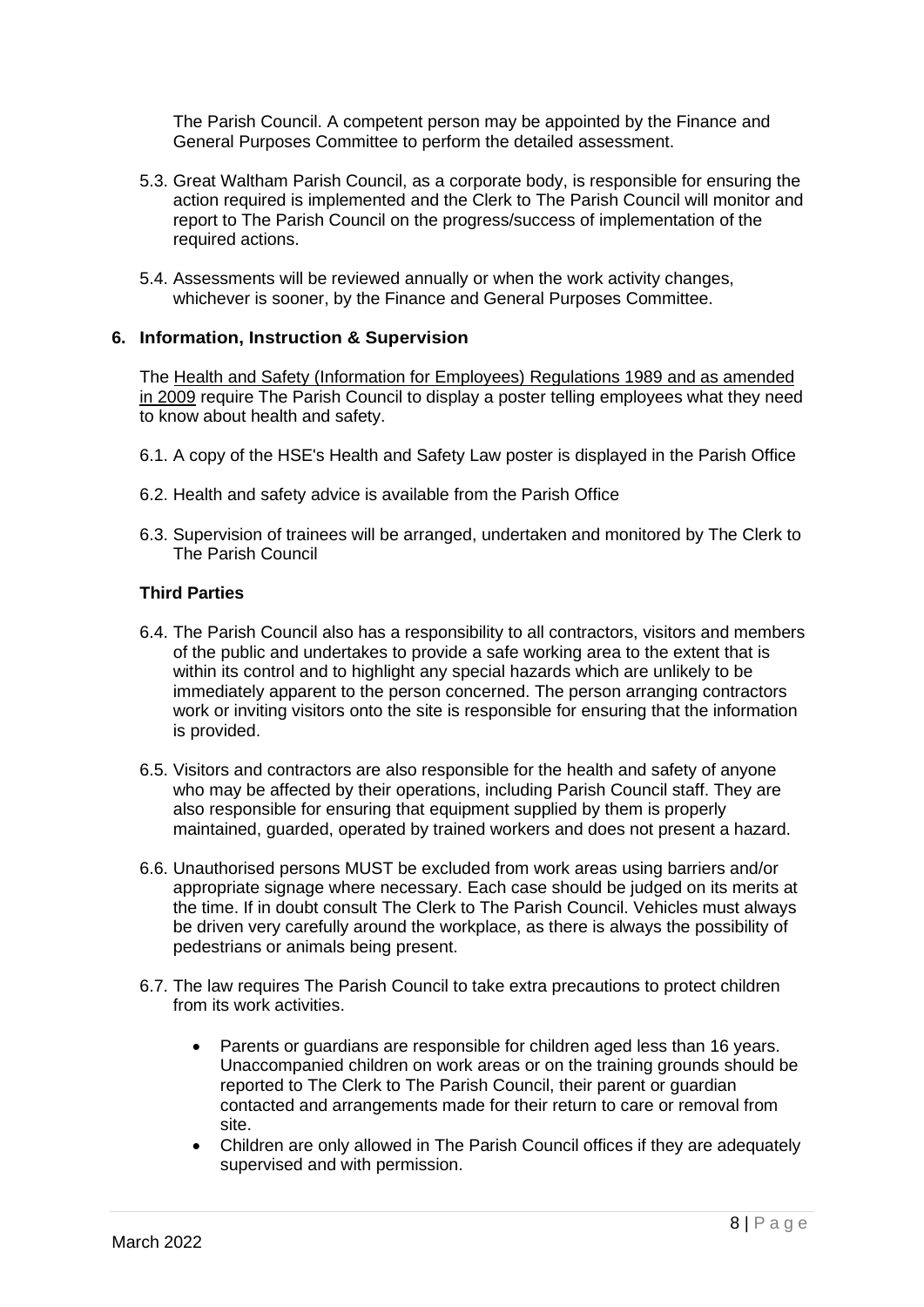• Work must be undertaken at a safe distance from any children and machinery stopped if there are children in the near vicinity.

#### **7. Competency for Tasks and Training**

The law requires an employer to provide appropriate information, instruction and training regarding health and safety at work. This is to enable employees to work safely for the benefit of themselves and others.

- 7.1. Induction training will be provided for all employees by The Clerk to The Parish Council
- 7.2. The Clerk to The Parish Council, together with experienced workers, will provide job specific training.
- 7.3. The following tasks are either potentially hazardous or legislation demands that they be carried out by authorised persons only:
	- fork lift truck operation
	- entry into confined spaces
	- handling and using chemicals or hazardous substances
	- chainsaw work
	- animal handling
	- driving at work
	- work at height
	- using dangerous machinery
	- manual handling

**All employees are strictly forbidden from carrying out the above tasks unless they are specifically authorised employees, who have successfully completed a special training course or they are supervised by a suitably qualified person.**

- 7.4. Employees operating Council vehicles must hold the appropriate class of licence and be specifically authorised, for a particular vehicle, by The Parish Council.
- 7.5. Training records are kept by The Clerk to The Parish Council
- 7.6. Training will be identified, arranged and monitored by The Finance and General Purposes Committee

If an employee does not understand any matter relevant to their health and safety at work, or consider that they have not received adequate information, instruction or training, they must report the matter to The Clerk to The Parish Council.

#### **8. Accidents, First Aid & Work-Related III Health**

The Parish Council will ensure, so far as is reasonably practicable, that all accidents and dangerous occurrences are reported internally and, where appropriate, to the enforcing authority. In addition, all accidents and dangerous occurrences will be investigated and reasonable measures put in place to prevent recurrence.

8.1. All accidents, cases of work-related ill health and dangerous occurrences are to be reported to The Clerk to The Parish Council without delay. Details of the incident will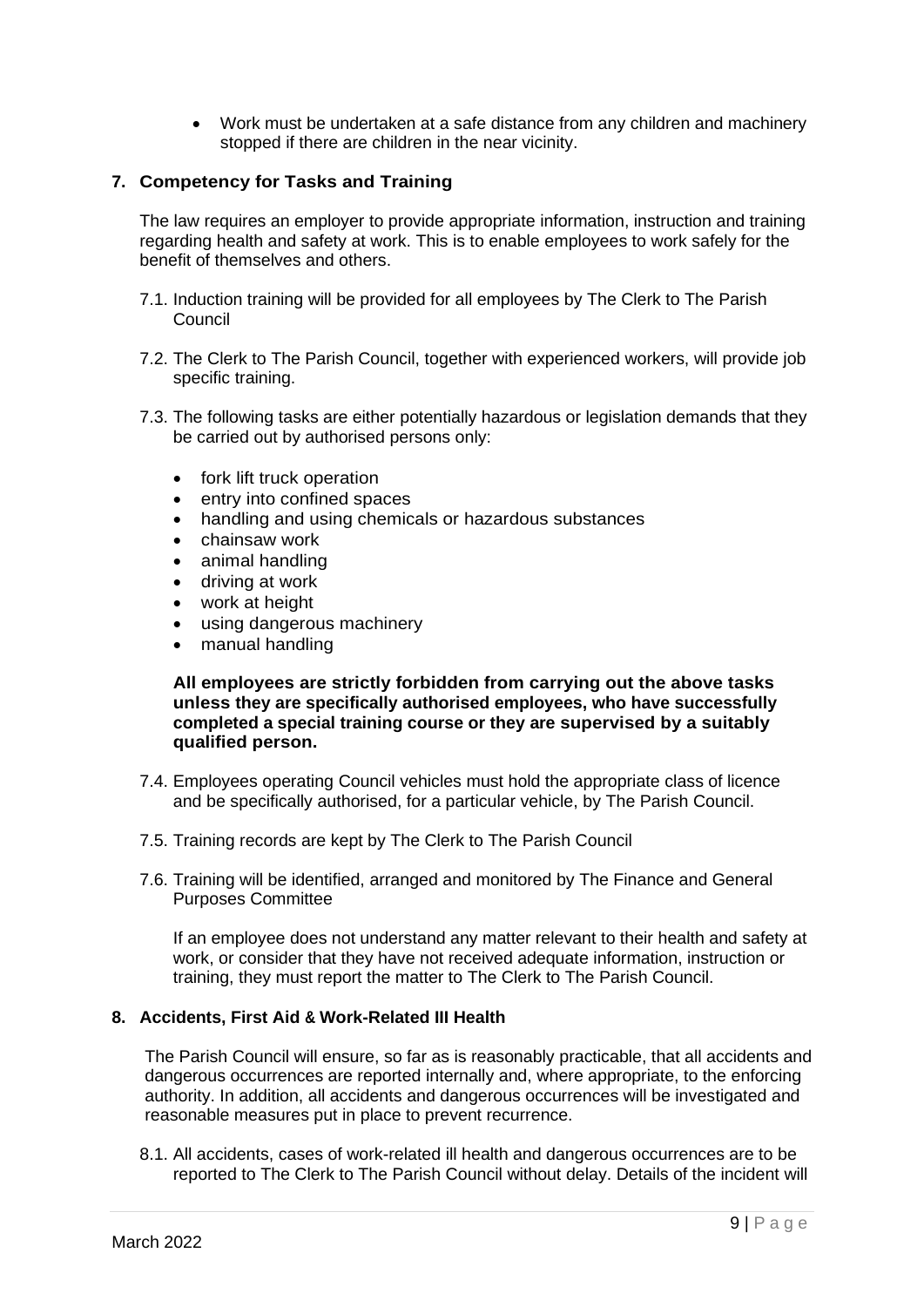be recorded in the accident book with is located in the Parish Office. The Chair of the Finance and General Purposes Committee is responsible for periodically analysing the accident book for signs of trends.

- 8.2. The Chair of The Parish Council is responsible for investigations following accidents, dangerous occurrences and work related ill health absence and may delegate the task to the Clerk to The Parish Council or other appropriate person.
- 8.3. The Clerk to The Parish Council is responsible for acting on investigation findings to prevent a recurrence.
- 8.4. The Clerk to The Parish Council is responsible for reporting notifiable accidents, diseases and dangerous occurrences to the enforcing authority, as required by the Reporting of Injuries, Diseases and Dangerous Occurrences Regulations (RfDDOR) 1995 and as amended in 2003.
- 8.5. A first aid kit is located in the Parish Office and The Clerk to The Parish Council is responsible for ensuring that first aid boxes are regularly stocked with approved first aid material.

#### **Health**

- 8.6. Staff and councillors must report any health concerns immediately to The Clerk to The Parish Council. All staff are reminded to keep up to date with Tetanus protection.
- 8.7. **To avoid ill-health, staff should always wash their hands thoroughly with soap under hot running water before eating, drinking or smoking.** Alternatively waterless hand sanitisers may be used.
- 8.8. **Cuts and broken skin must always be covered with plasters before work and/or gloves used. Good standards of personal hygiene must be maintained.**
- 8.9. It is the Parish Council's policy to do everything that is reasonably practicable to reduce the risk of work-related stress. If any member of staff feels that they are suffering from excessive pressure, anxiety or other symptoms of stress, they should speak, in strictest confidence, to The Clerk to The Parish Council.

Help and support is available from The Samaritans, 08457 909090, (24 hours a day)

- 8.10.No formal Health Surveillance is required for current work activities. However, all staff should monitor their own health and report any concerns to The Clerk to The Parish Council in confidence, with particular reference to back pain, asthma or stress.
- 8.11.There could be a risk of contracting Leptospirosis (Weil's disease), which is a serious (sometimes fatal) infection transmitted by rat's urine when passed through small wounds or breaks in the skin - this is carried by around 40% of rats. Wounds should be washed immediately and covered by a waterproof dressing. Never touch dead rats with bare hands. Your GP can provide further advice.

#### **Alcohol & Drugs**

8.12.The consumption of excessive alcohol or the use of controlled drugs at work is strictly forbidden. Any person found to be using controlled drugs will be removed for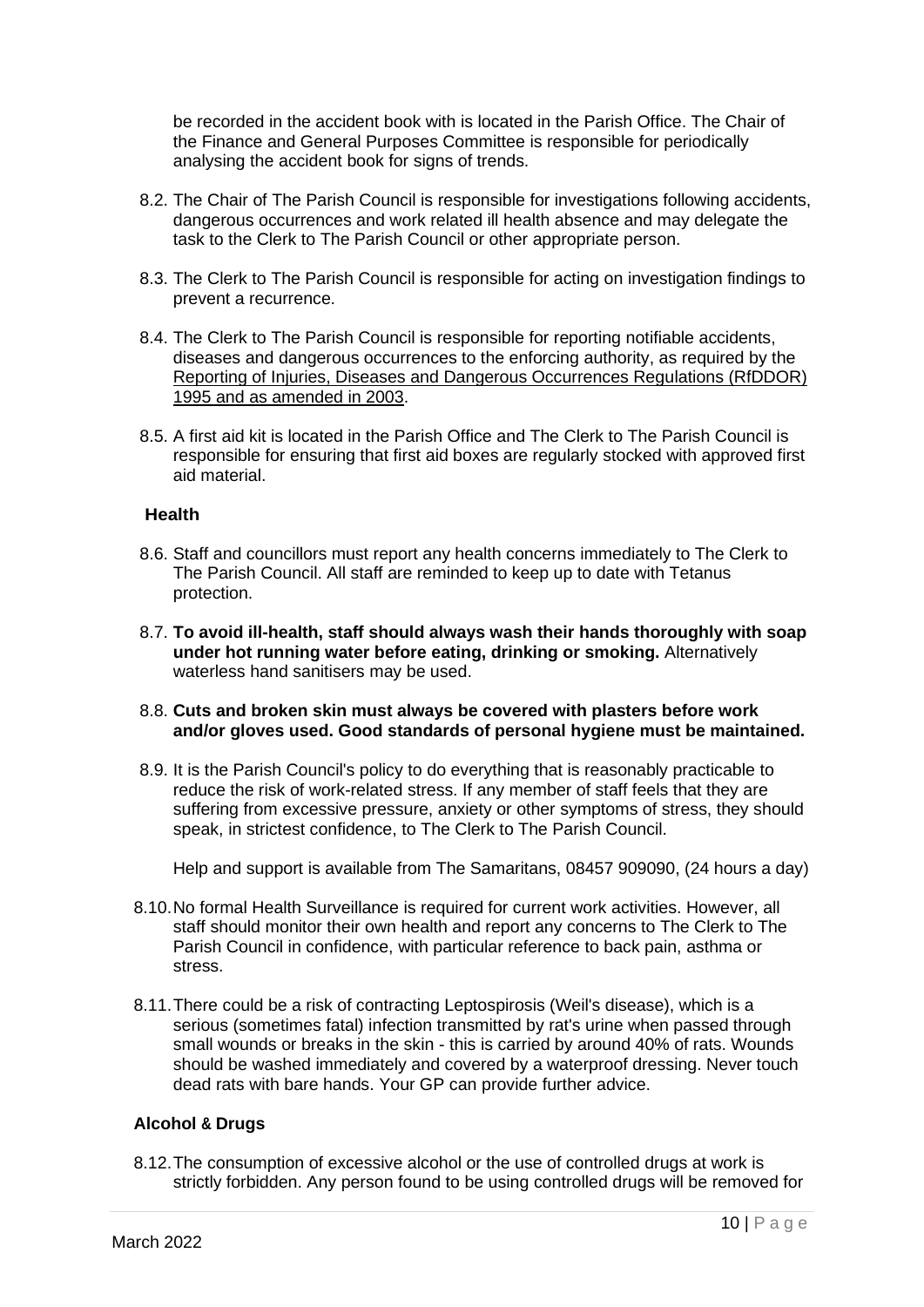their own safety and that of others, and could be subject to disciplinary proceedings. No alcohol or controlled drugs are permitted to be brought onto or consumed at work.

8.13.The use of prescribed drugs should be notified to The Clerk to The Parish Council to ensure job placement is not affected by the use of such drugs (e.g. some antihistamines can make you drowsy, a particular risk while driving or operating machinery).

#### **Manual Handling**

- 8.14.Employees will adopt safe lifting techniques whenever mechanical movement of goods is not possible and should always seek assistance whenever heavy or awkward loads are to be moved manually. In general loads above 25 kg, or a weight which you feel is too heavy for your capacity, must be subject to team lifting. Carrying and lifting of objects should always be done with great care. NEVER ATTEMPT TO MANUALLY LIFT LOADS ABOVE 25 kg ALONE - ALWAYS SEEK ASSISTANCE.
- 8.15.Lifting of heavy items should be carried out using safe lifting techniques (i.e. lift with the legs not the back). Before attempting to lift anything, establish the following:
	- The weight of the object
	- The centre of gravity (its balance)
	- Sharp edges or projections (gloves required at all times)
	- Accessibility of the object (and where it is being moved to)
	- Your individual capacity for manual handling

#### **9. Emergency Procedures - Fire & Evacuation from Parish Buildings**

- 9.1. The Clerk to The Parish Council is responsible for ensuring the Fire Risk Assessment is undertaken and implemented.
- 9.2. Escape routes are regularly checked by The Clerk to The Parish Council
- 9.3. Fire extinguishers are maintained and checked by M & G Fire on an annual contract.
- 9.4. The emergency evacuation procedures will be tested every 6 months.

#### **Smoking**

9.5. Smoking materials are generally a major cause of fires through careless disposal and must be rigorously controlled. No smoking is allowed on site.

#### **10. Workplace**

The Workplace (Health, Safety and Welfare) Regulations 1992, detail the requirements in respect of the workplace, including staircases, floors, ways in and out, toilets and welfare facilities etc. will be kept in a safe and clean condition by cleaning, maintenance and repair.

10.1.Employees' co-operation in ensuring such standards is key. Report any concerns to The Clerk to The Parish Council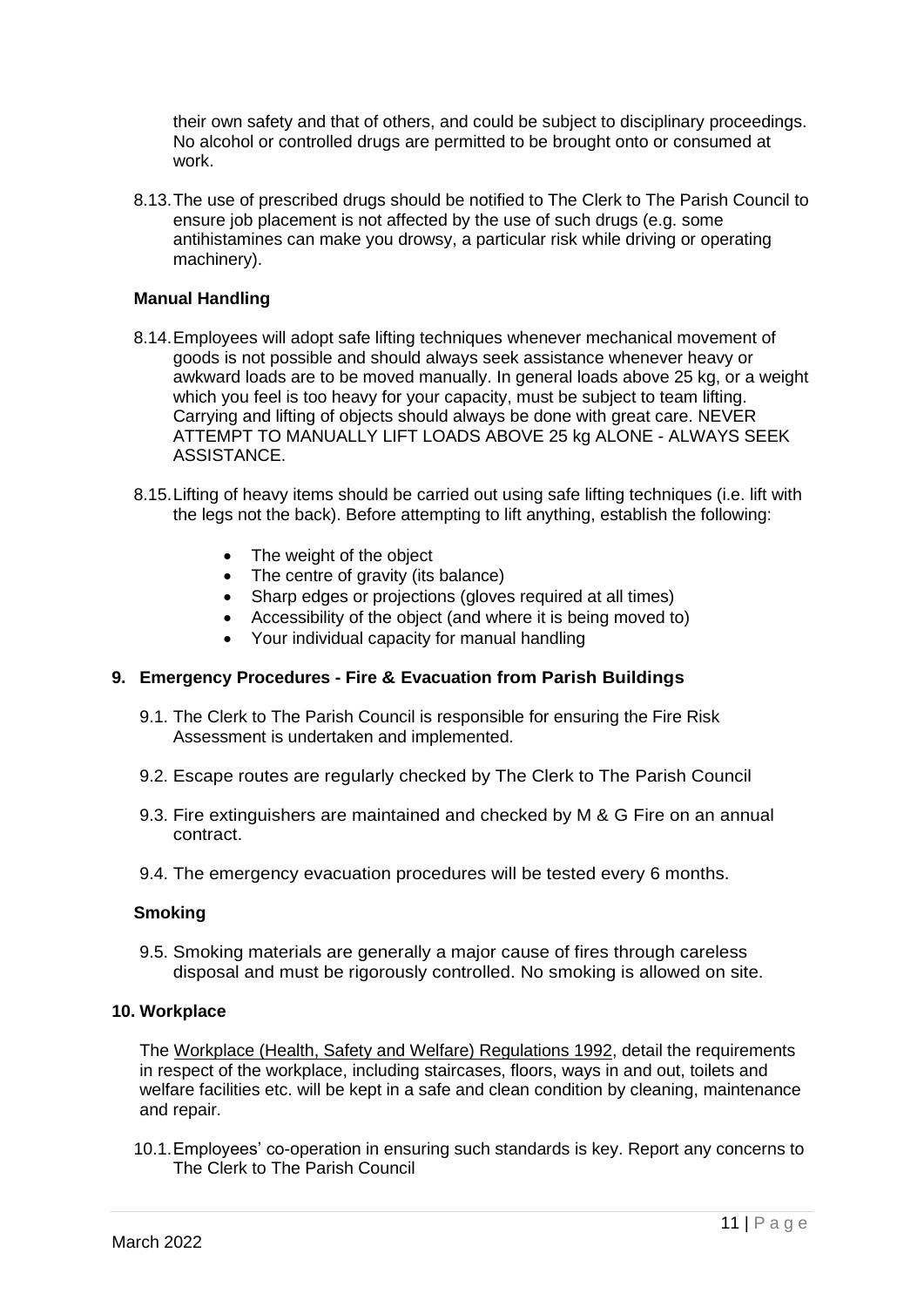- 10.2.Regular workplace inspections will be carried out by The Clerk to The Parish Council.
- 10.3.Entrances and exits will be well maintained and all flooring and floor coverings will be kept in a sound condition to ensure safe access and egress.
- 10.4.All work areas are to be kept tidy. All materials to be stacked in a stable fashion in designated areas. Spillages are to be cleared up promptly.
- 10.5.Waste is to be regularly cleared and placed in the designated bin or skip.
- 10.6.Storage of all materials and equipment must, within reason, be arranged so that it remains without risk to anyone's health and safety - AND NOT BLOCKING ENTRANCES, EXITS OR ROADWAYS.

#### **Workplace Traffic Management/Transport**

The Workplace (Health, Safety and Welfare) Regulations 1992 place duties on employers to secure a safe workplace. Regulation 17 requires that "every workplace shall be organised in such a way that pedestrians and vehicles can circulate in a safe manner" and that "all traffic routes are suitably indicated where necessary for reasons of health or safety".

- 10.7.Road systems will be clearly and logically arranged, allowing adequate space for movement, reversing, turning, loading and off-loading. An assessment will be completed in respect of workplace traffic management to ensure that the site, vehicles, drivers and pedestrians are safe.
- 10.8.The following procedure should be adopted whenever operating vehicles:
	- A "Safe stop" procedure must be used when leaving any vehicle. This means that all power should be isolated, the ignition key removed and the handbrake applied.
	- Vehicle cabs must be kept clear of rubbish which may interfere with the operation of foot pedals.
	- Any vehicle reversing warning light and/or sounder must be kept in good working order.
	- Daily checks will be carried out prior to the use of the vehicle.
- 10.9.Do not use a mobile telephone or hand held radio whilst driving. Ensure that you pull over and park up in a suitable location to use a mobile telephone.
- 10.10. Drivers will take regular breaks and will ensure that they comply with all relevant legislation.

#### **Safety Signs**

The Health and Safety (Safety Signs and Signals) Regulations 1996 set out the minimum requirements concerning safety signs and signals at work. Where appropriate, road traffic signs should be of a design prescribed in the Highway Code for use on public roads.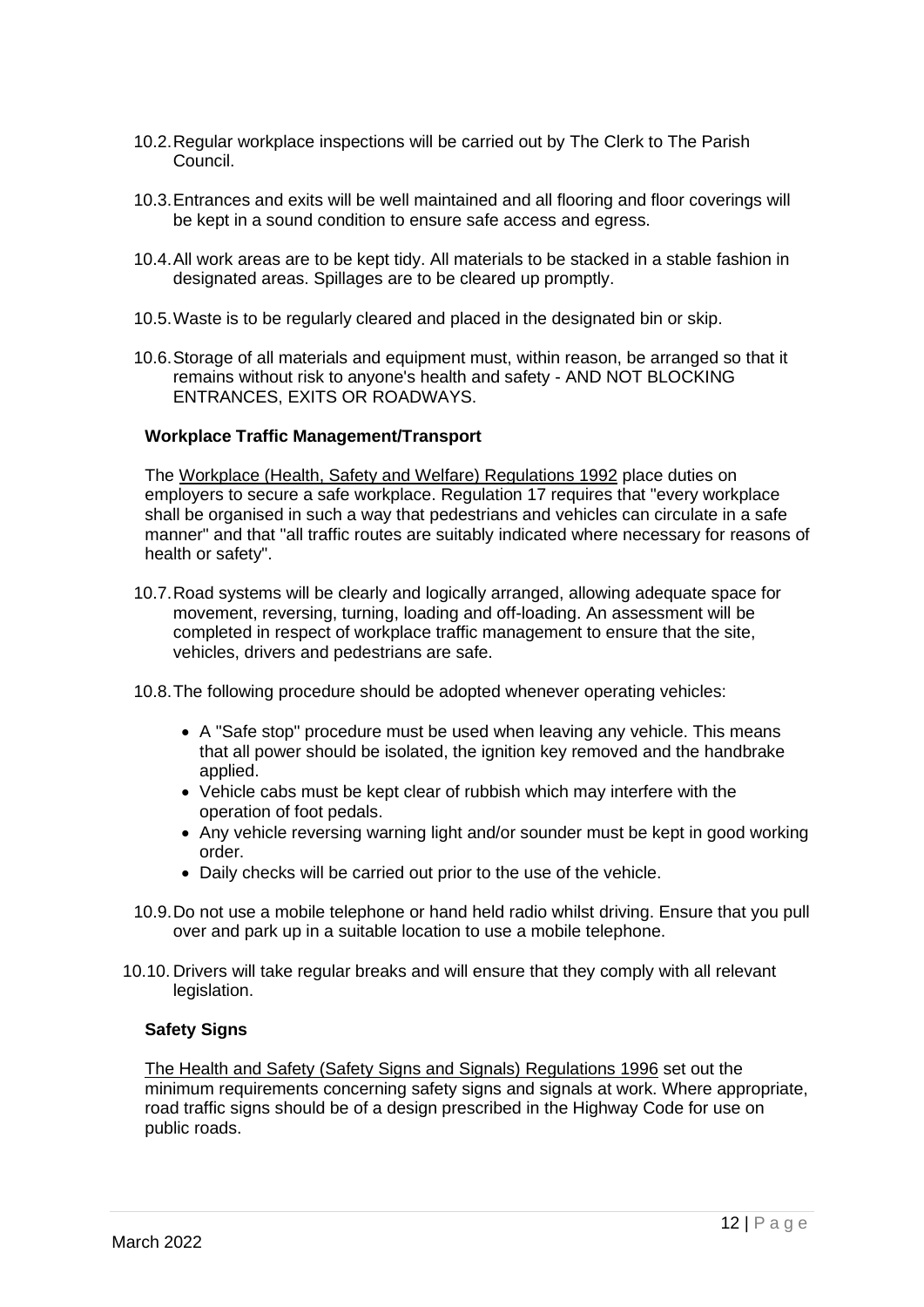10.11. An assessment will be made of the safety sign requirements for the premises and suitable signage displayed, where required.

#### **Display Screen Equipment (DSE) and Workstations**

The Health and Safety (Display Screen Equipment) Regulations 1992 apply to workers who "habitually use Display Screen Equipment (DSE) as a significant part of their normal work". The main feature of the Regulations is the duty to assess workstations and reduce the risks that arise.

- 10.12. Workstations will be assessed and staff given sufficient information and instruction in setting up a comfortable and suitable workstation.
- 10.13. If 'users' so request, appropriate eye sight tests should be provided and the basic cost of any glasses required for computer use will be paid for.
- 10.14. Flexibility will be considered, where possible, to ensure breaks are incorporated into any long, repetitive computer work.

#### **11. Personal Protective Equipment (PPE)**

The Parish Council has a policy to provide all necessary safety and hygiene clothing to its staff; free of charge where it is identified as a requirement. PPE is provided as a last resort, when the hazard cannot be controlled by other means. This includes gloves, safety footwear, eye protection, hearing protection, high visibility clothing, wet weather clothing etc.

- 11.1.The Clerk to The Parish Council is responsible for issuing the protective equipment where identified and ensuring that visitors conform to Parish Council safety rules.
- 11.2.It is the recipients' responsibility to wear the protective equipment provided, store it safely and report any loss or defects to The Clerk to The Parish Council. The Clerk to The Parish Council will check compliance and disciplinary action could be taken if employees fail to wear the equipment as directed. Employees could be disciplined leading to dismissal for failing to wear the PPE as directed - or any individual could be fined up to £5000 by the HSE.
- 11.3.Personal protective equipment must be worn at all times by individuals where it is identified as necessary in the COSHH or risk assessment following their training, irrespective of conditions which may make using such equipment uncomfortable.

#### **Eye Protection**

Goggles, glasses or face shields are mandatory for any job, process or area where there is physical, chemical or biological risk of injury to the eyes.

#### **Hand Protection**

Gloves must be worn when handling material which could cause physical injury. Rubber or nitrile gloves should be worn when handling chemicals or oils.

#### **Hearing Protection**

Hearing protection is to be worn when using noisy equipment or in noisy areas.